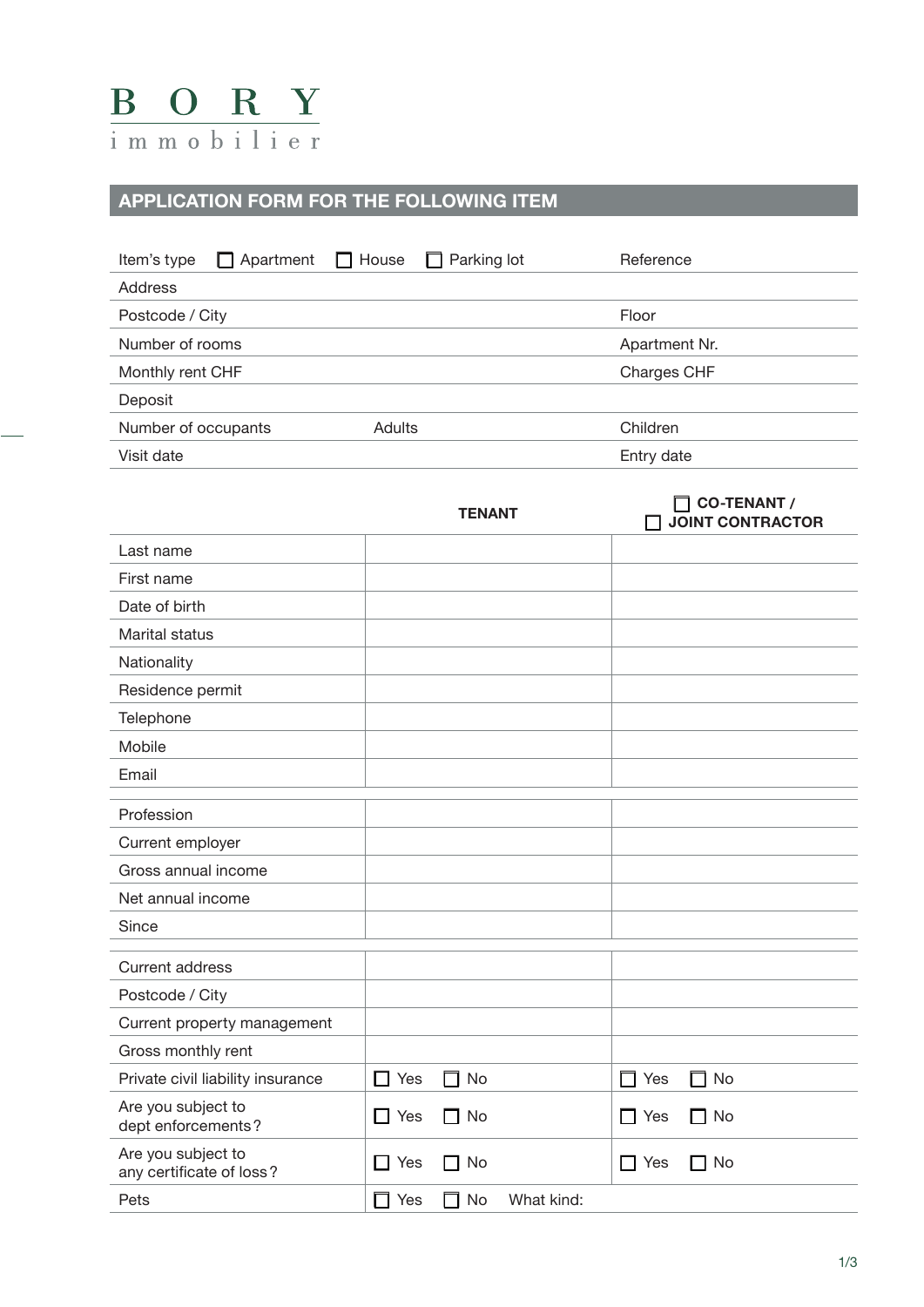## How did you first hear about this property?

component control Bory's website c Reception c Reception c Reception c Newspaper

K

- $\Box$  Former tenant  $\Box$  Website, which one?
- $\Box$  Other, which one?
- 

## **DOCUMENTS TO BE PROVIDED WITH THIS APPLICATION FORM:**

- $\blacktriangleright$  Recent salary statement(s) or last 3 pay slips
- $\triangleright$  Copy of a form of ID and/or residence permit
- **EXECUTE:** Proof of no debt enforcements or certificates of loss from Office des Poursuites et Faillites from your current home (less than 3 months)

For each assignment, an administration charge will be billed to you for processing your tenant application.

| Appartment assignment           | CHF 180 .- VAT included |
|---------------------------------|-------------------------|
| House assignment                | CHF 285.- VAT included  |
| Parking lot assignment          | CHF 65.- VAT included   |
| Appartment + parking assignment | CHF 220.- VAT included  |

If your application is accepted and you withdraw, you will be charged the amount of CHF 216.- VAT included to cover the costs of drawing up the lease, financial checks, and other activities we perform in the course of processing your application.

## **CLAUSE RELATIVE TO THE PROTECTION OF PERSONAL DATA:**

According to the legislation in force we inform you that Bory and Cie Agence Immobilière SA is brought to process your personal data contained in the present request form of rent.

The information collected within the framework of this form, as well as its processing, is necessary for the follow-up of your application. The failure to respond to one of the fields of the form will result in the impossibility for our real estate to give the continuation which suits.

Within the framework of the good execution of your request, Bory and Cie Agence Immobilière SA can be brought to collect information concerning you with a third party (administration, employer, former lessor) and transmit your personal data to the network of real estate agencies and partner brokers, as well as to the owner of the propertie for which you apply. Our real estate operates the appropriate technical and organizational measures, to protect your personal data against any violation or excessive use.

Your data is strictly preserved during the time required for the execution of our mission.

According to the legislation in force, we inform you that you have a right of access, modification, rectification, opposition and deletion of the personal data which concerns you. To do so, you can contact us at any time at the following address by e-mail: dataprotection@bory.ch.